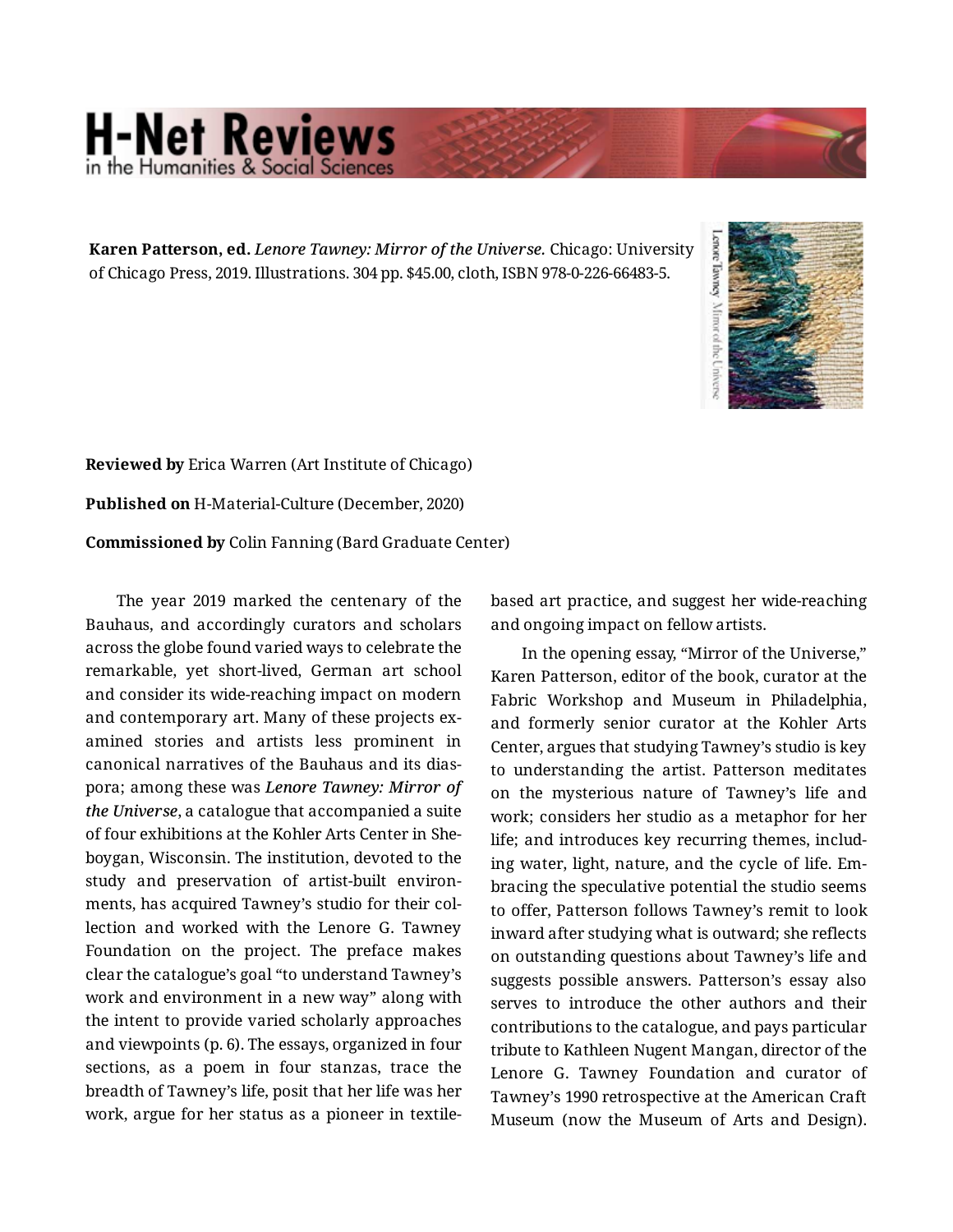Nugent Mangan's recollections of the artist in the volume's foreword and afterword explain the gen‐ esis of the project and provide a deeply felt narra‐ tive of the artist. These recollections frame the cat‐ alogue's expansive and encompassing look at Tawney's life with essays that examine her studio, her relationships, her multifaceted artistic prac‐ tice, her spirituality, and her cultivation of a sense of mystery as a form of protection.

Within the format of the volume, Tawney's bi‐ ography appears as four distinct essays, a line in each of the four "stanzas" or sections. Glenn Adamson, senior scholar at the Yale Center for British Art and former director of the Museum of Arts and Design, tells Tawney's story with evoca‐ tive prose. The extensive interviews and exhaus‐ tive archival research he conducted result in a se‐ ries of essays that effectively detail Tawney's artis‐ tic evolution and convey the richness of her life. These essays situate her artistic identity in phases as a student, a sculptor, a seeker, and a sage. (For those who appreciate ease when verifying dates or checking a specific reference, there is a compre‐ hensive chronology at the end of the volume.)

Adamson offers pointed and carefully consid‐ ered analyses throughout each essay. From the out‐ set he proposes Tawney's deception about her age (for decades Tawney indicated her birth year as 1925 rather than the actual 1907 date) as the artist "resetting the clock" and perhaps "figuratively erasing some times in her life that she preferred to forget" (p. 49). He argues that Tawney's move from Chicago to New York served as a break from her es‐ tablished life as a middle-class woman. This major geographical shift provided Tawney with a new en‐ vironment to mark her life as an artist. Although she had begun to pursue this path through her stud‐ ies at the Institute of Design (formerly the New Bauhaus, founded in Chicago in 1937 by the artist and former Bauhaus teacher László Moholy-Nagy), this was after fifteen years in the city, where she had established herself as a well-respected and widely connected proofreader. Tawney's own re‐ flections seem to confirm Adamson's assessments: in a journal entry from 1967 the artist wrote "I left [Chicago] to seek a barer life, closer to reality, with‐ out all the *things* that clutter & fill our lives. I left friends whose preconceptions of me held me to their image of me" (pp. 208, 211).

In her series of four essays (or verses), Mary Savig, curator of craft at the Smithsonian's Ren‐ wick Gallery and formerly curator of manuscripts at the Archives of American Art, considers Tawney's papers with a focus on the collages, mail art, and journals. Savig posits these objects as doc‐ umentary evidence as well as works of art that trace Tawney's artistic evolution and provide in‐ sight into her conceptual framework. Like Patter‐ son in her meditation on the studio, Savig asserts that the archive remains inscrutable by intention. She argues further that Tawney built her studio into the proper artmaking environment, a space filled with precisely organized collections of found objects, such as bones, buttons, feathers, and stones. Indeed, according to Savig, this crafted stu‐ dio was an artwork as well as a metaphor: "As Tawney collected, commingled, and crafted, she collapsed the boundary between her life and her art" (p. 90).

In the essay on Tawney's journals ("The Ar‐ chive: That Point Is the Point"), Savig highlights the artist's use of writing as a practice that ran parallel to drawing and working with fiber. Although the passages highlighted therein engage with familiar themes, including creativity, the universe, symbol‐ ism, spirituality, interiority, and timelessness, Sav‐ ig's reasons for choosing these particular passages, over countless others, remain unclear. More indepth analyses of these writings as well as a pre‐ cise explanation of the ways these specific texts "guided [Tawney's] artworks and her formation of self" would better situate this essay within the volume (p. 208). Similarly, in her essay on Tawney's production of her own archive ("The Archive: This Cage of Bones, & Blood, & Flesh"), Savig cites the work of performance scholar Diana Taylor, who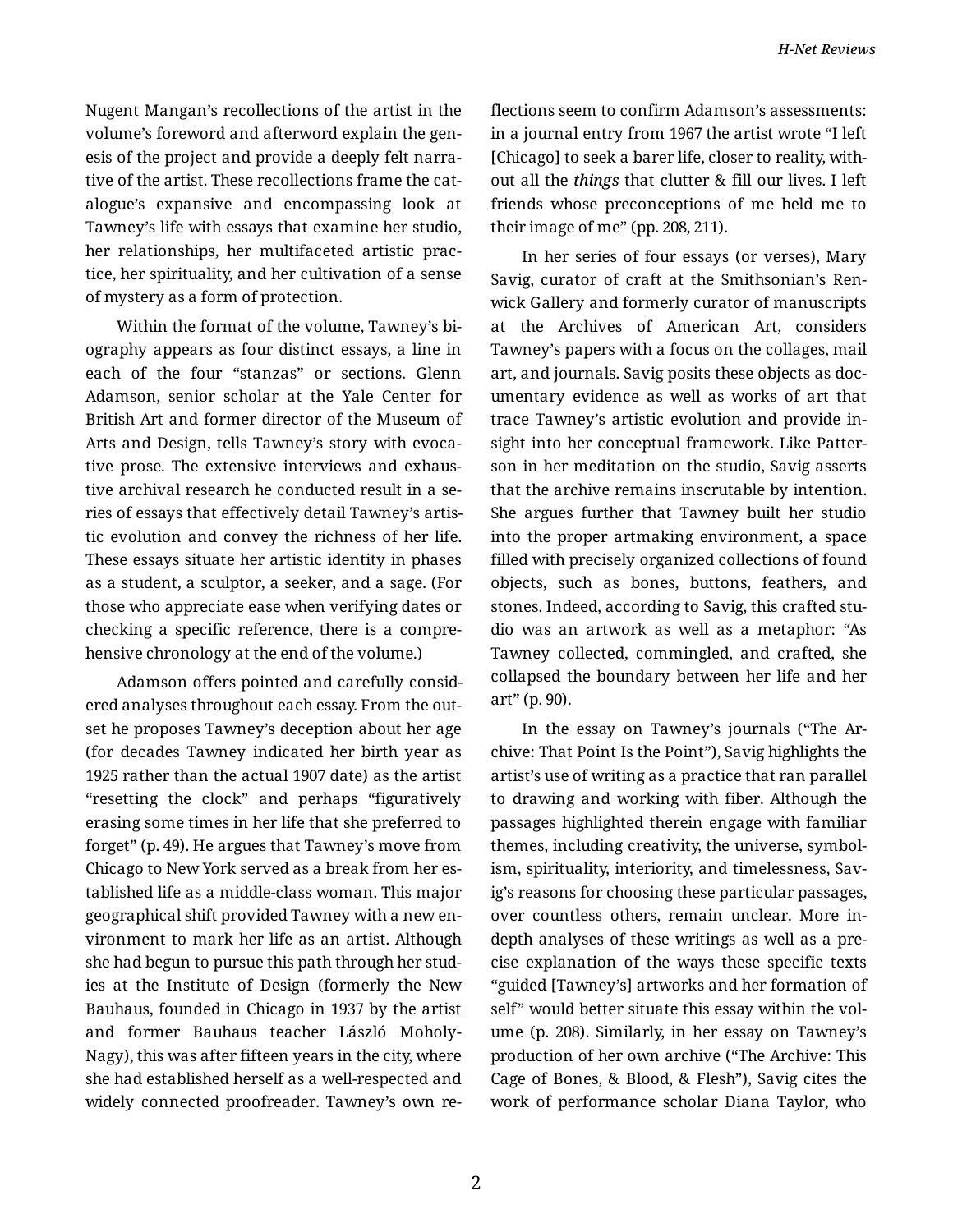understands the archive as a site of ongoing knowledge production. Savig convincingly argues that Tawney indeed understood her own archive in this fashion, collecting objects (such as buttons) and imbuing them with meaning based on her use of them. Since Savig participates in this practice with her series of essays, a self-reflexive acknowl‐ edgment of the catalogue's broader engagement with this practice would be useful.

Like Adamson and Savig, Florica Zaharia, di‐ rector of the Muzeul Textilelor in Romania and conservator emerita of the Metropolitan Museum of Art, also contributed four essays to the cata‐ logue. In each, Zaharia provides a close study and analysis of a single textile-based object that repre‐ sents the phases of Tawney's biography as set forth by Adamson. With her selection of emblematic works, including an open-warp weaving (*Lost and Proud* [1957]), a woven form (*The Bride* [1962]), a warp-face weave with double discontinuous wefts carried in opposite directions (*Dove* [1974]), and a deconstructed or reimagined weaving from the Cloud Series (*Written in Water* [1979]), Zaharia em‐ phasizes Tawney's consistent and conceptual ex‐ plorations of woven structures. Taken together, Zaharia's studies further explicate the artist's tech‐ nical achievements, evolution, and innovations.

In an essay that acknowledges the prevailing impact of these aesthetic and technical feats, Shannon R. Stratton, executive director of the Ox-Bow School of Art and Artists' Residency and for‐ merly interim senior curator-at-large for the Kohler Arts Center, writes about eight contempo‐ rary artists "whose work in some way intersects with, extends from, or dances with [Tawney's]" (p. 254). With her essay, Stratton matches a work by Tawney with each of these contemporary artists as a way to evoke the enduring resonance of Tawney's practice. These poignant juxtapositions persuasively propose and affirm the strength and reach of Tawney's legacy, across time and materi‐ ality. For Stratton, as well as the artists featured, it

is no surprise that Tawney's oeuvre has much to offer artists and scholars.

A well-executed collaboration, *Lenore Tawney: Mirror of the Universe* is a major contribution to the field and expands far beyond the extant schol‐ arship, including Nugent Mangan's retrospective catalogue (*Lenore Tawney: A Retrospective* [1990]). Together the authors have composed a detailed and layered narrative that pays homage to Tawney's poetic practice through its organization‐ al structure as well as the allusive language used throughout. The authors certainly owe an intellec‐ tual debt to the 1990 catalogue, which set forth themes explored in greater depth here, such as in‐ teriority, spirituality, and devotion. The volume ef‐ fectively diverges from conventional modernist narratives, as the authors productively acknowl‐ edge and examine the myriad connections Tawney made with friends, artists, and her envi‐ ronment as well as her humble approach to her practice. The focus on Tawney as a known yet un‐ derexamined artist positions this volume (and the accompanying exhibitions) alongside the 2018-19 Anni Albers retrospective co-organized by the Tate Modern and Kunstsammlung Nordrhein-West‐ falen, and sets a strong example for such scholarly approaches in the future.